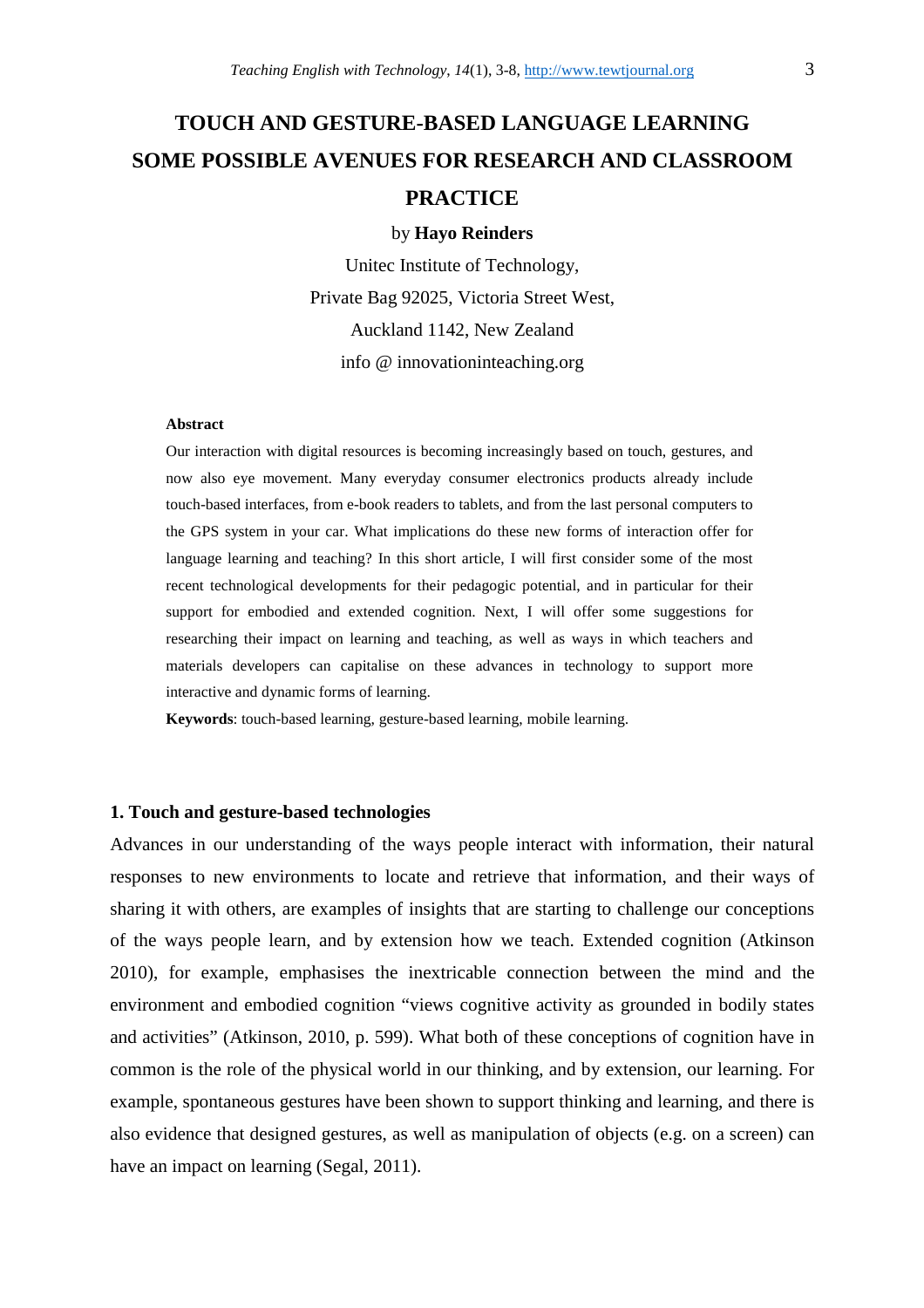Recently, new ways of interacting with information have become widely available as a result of a range of technological developments that make more use of touch, gestures and other bodily actions. For example, touch is now an important feature of many devices. Button or screen presses are now commonly acknowledged with so-called 'haptic feedback' (a brief vibration to indicate your command has been received). In addition, multiple-touch commands are now commonly used to manipulate phones, tablets, and other devices. Swiping to move objects across a screen, 'pinching' to zoom out or out, and more complex multiplefinger touch combinations are examples of fairly recent ways of interacting with devices. (It is hard to imagine that only a few years ago this type of interaction did not exist in mainstream electronics). Recent desktop computers and laptops increasingly have touch built-in as an additional way of manipulating content.

Motion is another recent development allowing users to move their phone in a particular direction to us it as a compass, or to turn the phone upside down to turn the phone off. In-built accelerometers recognise when users tilt their phone, and let them move objects on the screen, increase or decrease the volume, and so on.

Gestures and movements are also becoming increasingly common. Microsoft's Kinect technology, for instance, recognises game players' movements, allowing them to use their whole bodies to control game characters, objects and the like. Gesture control is also being built into mobile devices, letting users wave across the screen to turn sound on or off, for example, and into webcams. More recent developments, such as Leap Motion's gesture recognition system, will recognise individual finger movements and can be used to type or draw simply by holding your hand in the air in front of a screen.

Eye-tracking research has given us considerable insight into cognitive processes, and has also informed research in language learning (for example, to show which aspects of the input learners are paying attention to). Although still in its infancy, developments in eye movement are showing considerable promise in allowing users to manipulate objects on the screen simply by focusing their eyes on a particular point, such as Tobii's Gaze technology (http://www.tobii.com).

## **2. Research on touch-based technologies in education**

The brief examples above are related to everyday object manipulation or games, but what impact do these types of interaction have on education? To some extent, this is still uncharted territory. Apart from the use of, for example, eye-tracking for the purposes of research, the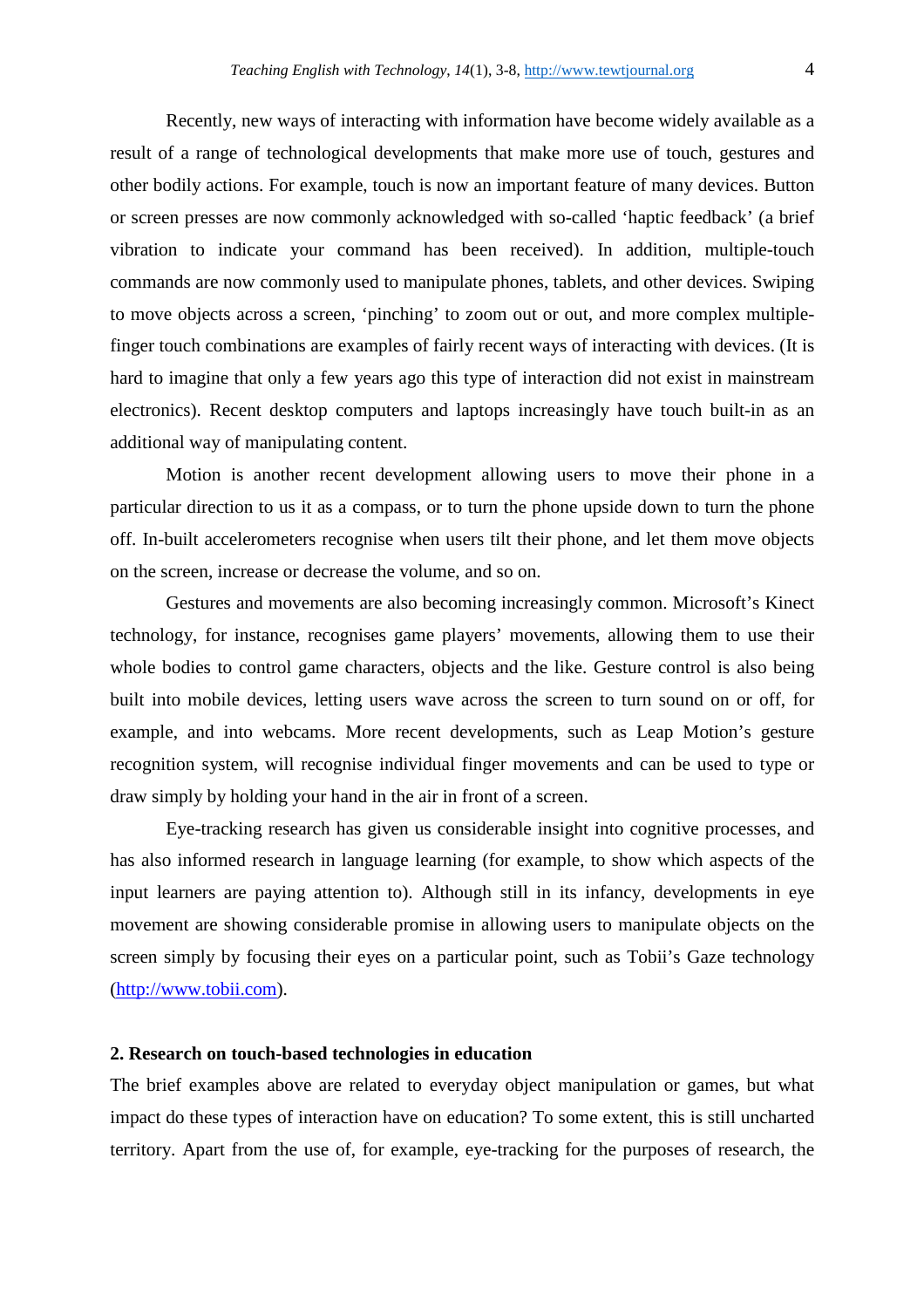most common application of this technology for learning has been incorporating touch as a response mechanism in (educational) games. Embodied and extended cognition theory (Atkinson, 2010) argues that cognition is inherently connected to bodily sensations and that interaction with the environment plays a key role in learning, even in supposedly abstract cognitive tasks. Dijkstra, Kashak & Zwaan (2007), for example, have shown that verbalization of memory is facilitated when learning assumes original body posture during recall. Embodied interaction (or the relationship between the purely biological and the cognitive) is a type of sociocognitive action that touch and gestural interfaces have the potential to support.

Kuznetsov (2009) employed wearable bracelets that mapped distinct haptic pulse signatures to new concepts. When these concepts were re-encountered at a later time, the corresponding haptic cues were replayed to aid recall and recognition. The authors found that the feedback helped in particular those with impaired memory and that the bracelets worked discreetly in comparison with existing technology that relies on audio or video cues that may be disruptive in daily use. Other studies have investigated the use of haptic feedback in the areas of flight simulation (Sankaranarayanan et al., 2003), dentistry and high school physics classes (Hamza-Lup & Adams, 2008).

## **3. Ideas for possible use of touch-based technologies in the language classroom**

Beyond interacting with devices on which language content is stored, very little use has been made of touch in language education. Some ideas for how this could be done are presented below.

Some language teaching methods specifically draw on tactile activities to support learning. For example, Total Physical Response (Asher, 1977) is based on the premise that a combination of a visual and/or auditory with a tactile (touch) and kinaesthetic (body posture/movement) experience is more likely to be incorporated into the learner's developing language system than exposure to input through visual or oral means alone. In TPR, learners respond to commands from the teacher by getting up, walking around, touching or pointing at objects, or through other movements.

Although TPR was never widely used, it did help to increase interest in the role of kinaesthetic experiences in learning languages. In the late 1970s an interest developed in the ways in which different learners acquired new knowledge. This focus on 'learning styles' emphasised the importance of direct, physical experience for learners (Naiman et al 1978).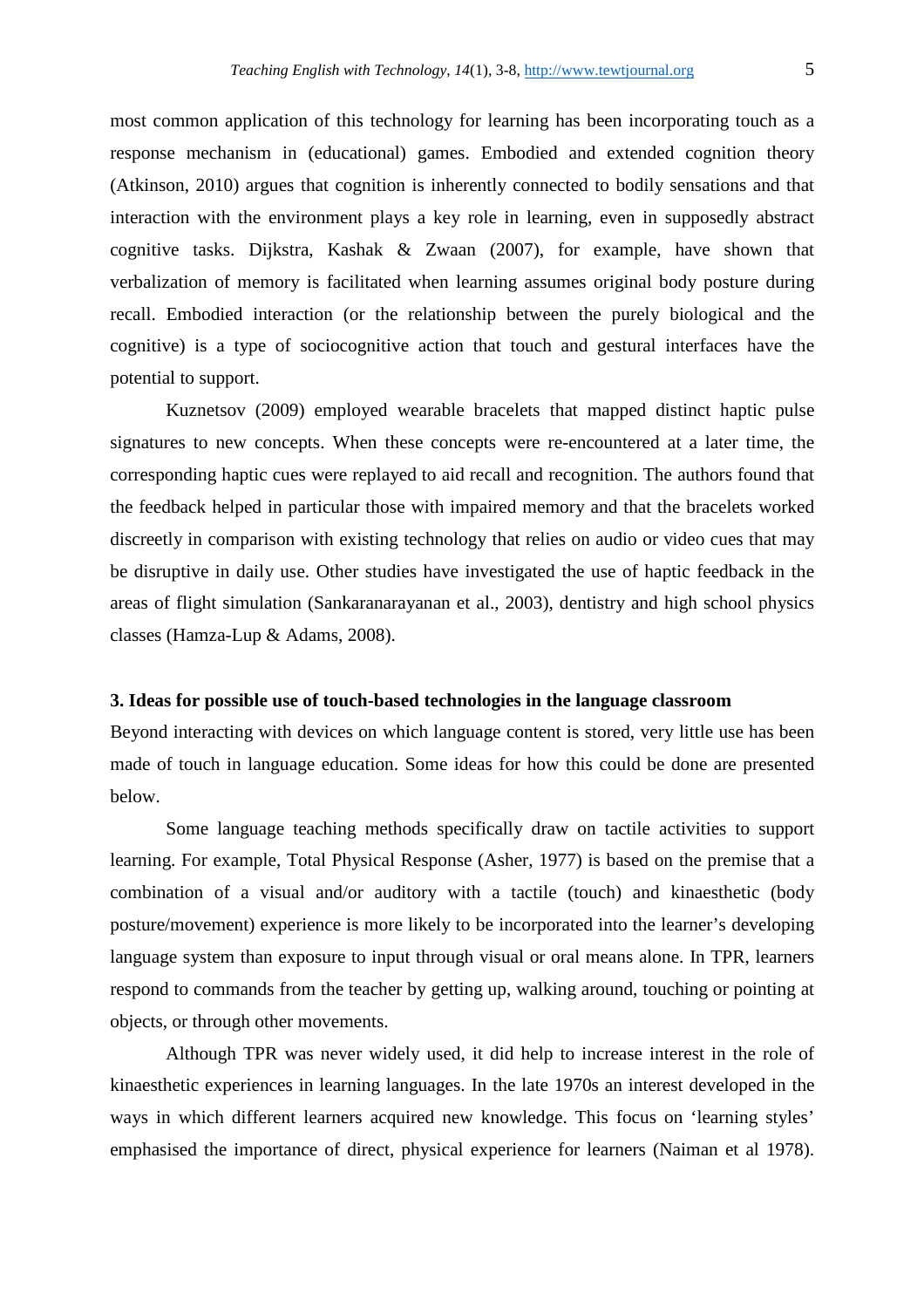Many of the motion-based technologies above could be employed to include a kinaesthetic experience in the language learning process; for example, in my own classes I have used an XBOX with a Kinect sensor to teach beginner level students different action verbs.

Motion technologies can also help expand the range of exercise types for students. For example, information can be responded to by moving an object on a phone screen (e.g. to reorder the different words in a sentence) or by pointing the device in a particular direction (for example to 'point to' the correct answer to a question). This can be particularly helpful for self-study materials to offer a larger number of options for interacting with language content. For example, one application is for the teaching of directions or other spatial directives. Questions can require learners to move objects across the screen or to point their phones in a particular direction. Quizzes like this can be created using free software such as one of the many available app creators.

A more ambitious project would allow learners to construct or deconstruct sentences by clause, or collocation, verbal phrase, or other segmentations. Being able to visually see the building blocks of the language while being able to manipulate them could make language associations stronger and more durable. Zooming in or out from text to paragraph, and from sentence to word and to phoneme level, could be helpful for teachers and learners alike.

Particularly promising is the effect of the new technologies described above on the ways in which learners can be supported through different types of feedback. Frequent feedback has been shown to have a significant impact on learning, but feedback given during task completion can be disruptive, whether given by a teacher through oral comments or by a computer through on-screen visuals. Haptic feedback, or a brief vibration from the device being used, is one way to indicate, for example, that a response was incorrect. Or, more positively, haptic feedback could be given whenever a learner gets an answer right.

Another use for haptic feedback is to indicate sentence or word stress. By combining oral and haptic information, learners may find it easier to identify common stress patterns, for example. Hwang & Cho (2012) used this to teach intonation. Related to this is the use of haptic feedback as a form of input enhancement (attempts to direct the learner's attention to a specific linguistic form in the target language input; Sharwood Smith, 1993)

Touch and motion are common features in many games and play an important role in allowing players to control their environment and in giving them feedback. I have written about games and their benefits for language learning before (Reinders 2010, 2012), but in a nutshell, games have been shown to be successful in engaging students more deeply into the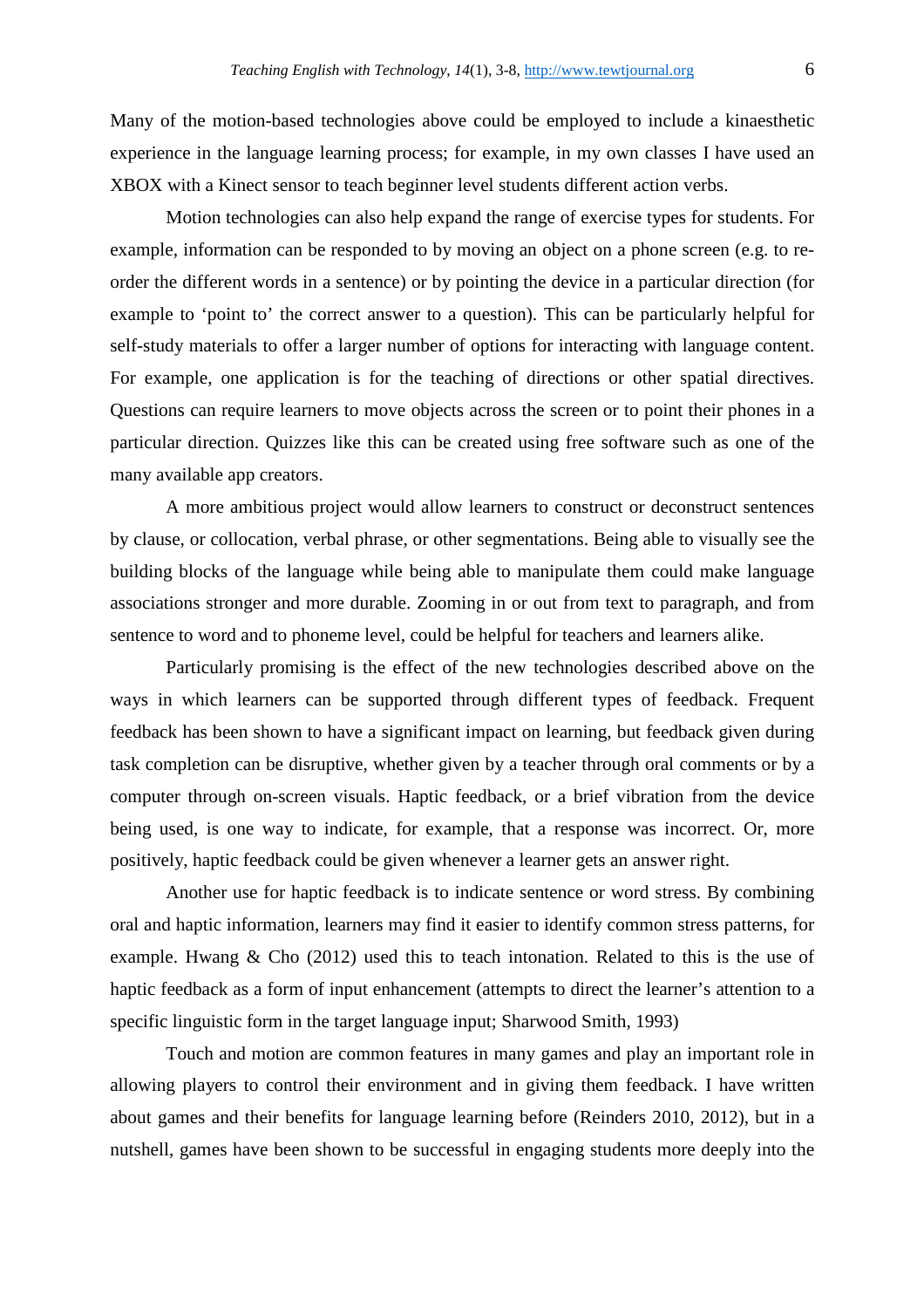learning process. A great way of breaking normal classroom routine is to use an XBOX with a Kinect sensor. One way of using this is to choose games that include a lot of language. Adventure games include many instructions and imperatives ('Jump!', 'Go to the temple as fast as you can') and your learners need to respond by moving around. Keep the activities short so that all students get a chance. There is no need for only one or two players respond, though – make room in the class and everyone can play along (but of course only the players' actions are recorded by the sensor). Of course, not all schools have an XBOX lying around, but maybe you or one of your colleagues (or more likely, their kids!) have one at home that you could borrow for a day.

There is also potential for gestures technologies to support the acquisition of nonverbal communication. Most languages use gestures to support meaning, and some languages famously frequently so, such as Italian. Applications that recognise the gestures students make linked with the meaning they are orally trying to convey could help with the acquisition of this important aspect of the language.

Although beyond the scope of this article, another obvious application is for the teaching of sign language. A number of mobile applications now exist that start to make use of touch and motion.

## **4. Where do I start?**

If you decide to attempt any of the ideas above, and as with all teaching activities, you need to consider what you are trying to achieve. Playing XBOX games may work really well with beginner level school children, but not go down so well with executives on a Business English course. For the latter group, flashcards with haptic feedback that they practise with on their mobile phones between meetings may be more suitable – and will give them immediate feedback. Of course, there is also the question of what is the most effective. Computer games may be entertaining but if they don't contribute to learning, they are obviously not suitable for use in class.

Once you have decided on your outcome, think of the activity that your students will complete. In the TPR example above, what will be the language focus? Will it be on following directions? Or on responding to spatial commands ('Move the book to the left')? You will also have to consider how to connect the activity with the preceding and following lesson content. For example, learners can be asked to use the commands they heard when playing a game in their subsequent group work?.